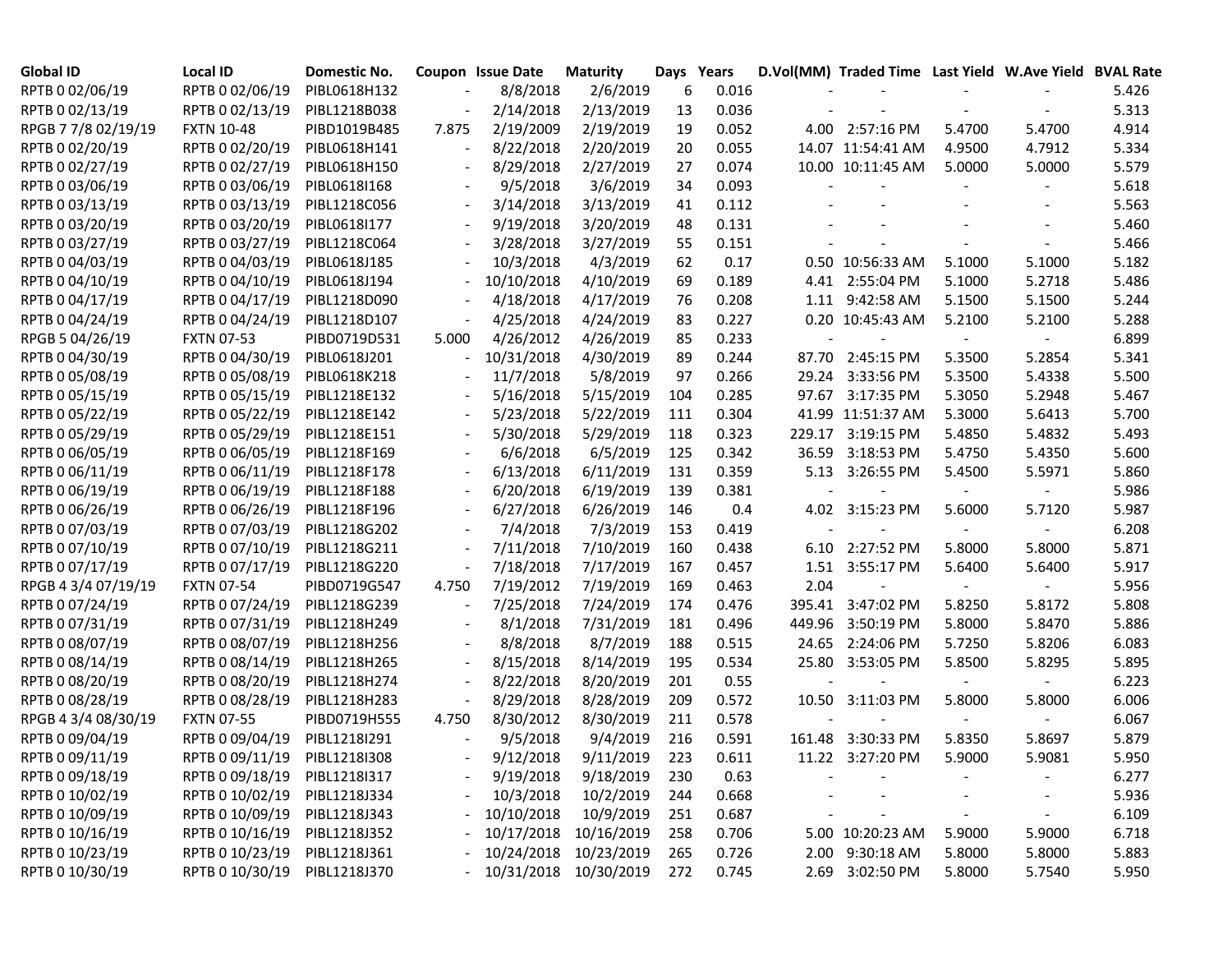| Global ID            | Local ID          | Domestic No. |                          | Coupon Issue Date | <b>Maturity</b> | Days Years |       | D.Vol(MM) Traded Time Last Yield W.Ave Yield BVAL Rate |        |                          |       |
|----------------------|-------------------|--------------|--------------------------|-------------------|-----------------|------------|-------|--------------------------------------------------------|--------|--------------------------|-------|
| RPTB 0 11/06/19      | RPTB 0 11/06/19   | PIBL1218K387 |                          | 11/7/2018         | 11/6/2019       | 279        | 0.764 | 43.89 2:22:19 PM                                       | 5.9000 | 5.9003                   | 5.967 |
| RPTB 0 11/13/19      | RPTB 0 11/13/19   | PIBL1218K396 |                          | 11/14/2018        | 11/13/2019      | 286        | 0.783 |                                                        |        |                          | 5.971 |
| RPTB 0 11/20/19      | RPTB 0 11/20/19   | PIBL1218K403 |                          | 11/21/2018        | 11/20/2019      | 293        | 0.802 |                                                        |        |                          | 5.929 |
| RPGB 37/8 11/22/19   | <b>FXTN 07-56</b> | PIBD0719K560 | 3.875                    | 11/22/2012        | 11/22/2019      | 295        | 0.808 | 281.00 3:57:18 PM                                      | 5.9500 | 5.9369                   | 5.946 |
| RPTB 0 11/27/19      | RPTB 0 11/27/19   | PIBL1218K412 |                          | 11/28/2018        | 11/27/2019      | 300        | 0.821 |                                                        |        | $\sim$                   | 6.143 |
| RPTB 0 12/04/19      | RPTB 0 12/04/19   | PIBL1218L420 |                          | 12/5/2018         | 12/4/2019       | 307        | 0.841 | 13.22 3:53:49 PM                                       | 5.9250 | 5.9152                   | 5.943 |
| RPTB 0 12/11/19      | RPTB 0 12/11/19   | PIBL1218L439 |                          | 12/12/2018        | 12/11/2019      | 314        | 0.86  | 20.00 2:25:49 PM                                       | 5.9000 | 5.9000                   | 6.002 |
| RPTB 0 01/08/20      | RPTB 0 01/08/20   | PIBL1219A019 |                          | 1/9/2019          | 1/8/2020        | 342        | 0.936 |                                                        |        |                          | 5.978 |
| RPGB 3 3/8 01/12/20  | <b>FXTN 03-22</b> | PIBD0320A229 | 3.375                    | 1/12/2017         | 1/12/2020       | 346        | 0.947 | 307.90 3:31:14 PM                                      | 6.0000 | 6.0013                   | 6.047 |
| RPTB 0 01/15/20      | RPTB 0 01/15/20   | PIBL1219A028 | $\overline{\phantom{a}}$ | 1/16/2019         | 1/15/2020       | 349        | 0.956 | 9.14 2:55:49 PM                                        | 5.8750 | 5.8750                   | 5.996 |
| RPTB 0 01/22/20      | RPTB 0 01/22/20   | PIBL1219A037 | $\overline{\phantom{a}}$ | 1/23/2019         | 1/22/2020       | 356        | 0.975 | 183.98 3:48:33 PM                                      | 5.9250 | 5.9275                   | 5.953 |
| RPTB 0 01/29/20      | RPTB 0 01/29/20   | PIBL1219A046 | $\overline{a}$           | 1/30/2019         | 1/29/2020       | 363        | 0.994 | 1445.79 3:59:19 PM                                     | 5.9250 | 5.9288                   | 5.928 |
| RPGB 7 3/4 02/18/20  | <b>FXTN 10-50</b> | PIBD1020B508 | 7.750                    | 2/18/2010         | 2/18/2020       | 383        | 1.049 |                                                        |        |                          | 6.125 |
| RPGB 4 1/4 04/11/20  | RTB 03-08         | PIID0320D087 | 4.250                    | 4/11/2017         | 4/11/2020       | 436        | 1.194 | 380.29 3:57:37 PM                                      | 6.0500 | 6.0098                   | 6.030 |
| RPGB 7 1/4 08/19/20  | RTB 10-01         | PIID1020H015 | 7.250                    | 8/19/2010         | 8/19/2020       | 566        | 1.55  | 0.50 11:32:36 AM                                       | 6.0000 | 6.0000                   | 6.097 |
| RPGB 3 3/8 08/20/20  | <b>FXTN 05-73</b> | PIBD0520H735 | 3.375                    | 8/20/2015         | 8/20/2020       | 567        | 1.552 | 403.50 3:32:19 PM                                      | 6.0300 | 6.0370                   | 6.040 |
| RPGB 6 1/8 09/16/20  | <b>FXTN 10-51</b> | PIBD1020I510 | 6.125                    | 9/16/2010         | 9/16/2020       | 594        | 1.626 |                                                        |        | $\sim$                   | 6.185 |
| RPGB 5 7/8 12/16/20  | <b>FXTN 10-52</b> | PIBD1020L525 | 5.875                    | 12/16/2010        | 12/16/2020      | 685        | 1.875 | 6.00 3:02:28 PM                                        | 6.0300 | 6.0300                   | 6.342 |
| RPGB 4 1/4 01/25/21  | <b>FXTN 03-23</b> | PIBD0321A236 | 4.250                    | 1/25/2018         | 1/25/2021       | 725        | 1.985 | 53.50 3:18:58 PM                                       | 5.9000 | 6.0446                   | 6.073 |
| RPGB 7 3/8 03/03/21  | RTB 10-02         | PIID1021C027 | 7.375                    | 3/3/2011          | 3/3/2021        | 762        | 2.086 | 0.73 11:52:07 AM                                       | 6.1200 | 6.1200                   | 5.973 |
| RPGB 3 1/2 03/20/21  | <b>FXTN 07-57</b> | PIBD0721C574 | 3.500                    | 3/20/2014         | 3/20/2021       | 779        | 2.133 | 12.00 2:14:20 PM                                       | 6.0000 | 6.0500                   | 6.150 |
| RPGB 6 1/2 04/28/21  | <b>FXTN 10-53</b> | PIBD1021D531 | 6.500                    | 4/28/2011         | 4/28/2021       | 818        | 2.24  |                                                        | $\sim$ | $\sim$                   | 6.447 |
| RPGB 4 7/8 06/13/21  | RTB 03-09         | PIID0321F092 | 4.875                    | 6/13/2018         | 6/13/2021       | 864        | 2.366 | 276.70 3:27:50 PM                                      | 6.0250 | 6.0377                   | 6.029 |
| RPGB 5 3/4 10/20/21  | RTB 10-03         | PIID1021J039 | 5.750                    | 10/20/2011        | 10/20/2021      | 993        | 2.719 | 3.82 11:06:07 AM                                       | 6.1750 | 6.1750                   | 6.060 |
| RPGB 5 3/4 11/24/21  | <b>FXTN 10-55</b> | PIBD1021K551 | 5.750                    | 11/24/2011        | 11/24/2021 1028 |            | 2.815 |                                                        |        | $\overline{\phantom{a}}$ | 6.283 |
| RPGB 63/8 01/19/22   | <b>FXTN 10-54</b> | PIBD1022G545 | 6.375                    | 7/19/2011         | 1/19/2022 1084  |            | 2.968 | 57.00 2:45:45 PM                                       | 6.1000 | 6.1504                   | 6.168 |
| RPGB 4 01/26/22      | <b>FXTN 05-74</b> | PIBD0522A747 | 4.000                    | 1/26/2017         | 1/26/2022 1091  |            | 2.987 | 191.17 3:23:02 PM                                      | 6.0700 | 6.1047                   | 6.108 |
| RPGB 15 03/14/22     | <b>FXTN 20-02</b> | PIBD2022C021 | 15.000                   | 3/14/2002         | 3/14/2022 1138  |            | 3.116 |                                                        |        |                          | 5.646 |
| RPGB 4 7/8 08/02/22  | <b>FXTN 10-56</b> | PIBD1022H562 | 4.875                    | 8/2/2012          | 8/2/2022 1279   |            | 3.502 |                                                        |        |                          | 6.428 |
| RPGB 4 3/4 09/13/22  | <b>FXTN 10-57</b> | PIBD1022I570 | 4.750                    | 9/13/2012         | 9/13/2022 1321  |            | 3.617 |                                                        |        |                          | 6.341 |
| RPGB 12 3/4 10/17/22 | <b>FXTN 20-03</b> | PIBD2022J033 | 12.750                   | 10/17/2002        | 10/17/2022 1355 |            | 3.71  |                                                        |        |                          | 6.250 |
| RPGB 4 5/8 12/04/22  | RTB 05-11         | PIID0522L114 | 4.625                    | 12/4/2017         | 12/4/2022 1403  |            | 3.841 | 446.50 3:50:06 PM                                      | 6.0750 | 6.0813                   | 6.074 |
| RPGB 4 12/06/22      | <b>FXTN 10-58</b> | PIBD1022L585 | 4.000                    | 12/6/2012         | 12/6/2022 1405  |            | 3.847 |                                                        |        |                          | 6.238 |
| RPGB 13 02/20/23     | <b>FXTN 20-04</b> | PIBD2023B048 | 13.000                   | 2/20/2003         | 2/20/2023 1481  |            | 4.055 |                                                        |        |                          | 6.287 |
| RPGB 5 1/2 03/08/23  | <b>FXTN 05-75</b> | PIBD0523C752 | 5.500                    | 3/8/2018          | 3/8/2023 1497   |            | 4.099 | 1892.90 3:54:23 PM                                     | 6.0250 | 6.1067                   | 6.050 |
| RPGB 3 1/2 04/21/23  | <b>FXTN 07-58</b> | PIBD0723D588 | 3.500                    | 4/21/2016         | 4/21/2023 1541  |            | 4.219 |                                                        |        |                          | 6.260 |
| RPGB 11 7/8 05/29/23 | <b>FXTN 20-05</b> | PIBD2023E054 | 11.875                   | 5/29/2003         | 5/29/2023 1579  |            | 4.323 | 86.00 3:52:06 PM                                       | 6.3200 | 6.3374                   | 6.372 |
| RPGB 3 1/4 08/15/23  | RTB 10-04         | PIID1023H046 | 3.250                    | 8/15/2013         | 8/15/2023 1657  |            | 4.537 | 12.20 2:54:08 PM                                       | 6.4250 | 6.2225                   | 6.362 |
| RPGB 11 3/8 10/23/23 | <b>FXTN 20-06</b> | PIBD2023J068 | 11.375                   | 10/23/2003        | 10/23/2023 1726 |            | 4.726 |                                                        |        | $\overline{\phantom{a}}$ | 6.284 |
| RPGB 4 1/2 04/20/24  | <b>FXTN 07-59</b> | PIBD0724D595 | 4.500                    | 4/20/2017         | 4/20/2024 1906  |            | 5.218 |                                                        |        | $\overline{\phantom{a}}$ | 6.347 |
| RPGB 12 3/8 06/03/24 | <b>FXTN 20-07</b> | PIBD2024F075 | 12.375                   | 6/3/2004          | 6/3/2024 1950   |            | 5.339 |                                                        |        | $\blacksquare$           | 6.212 |
| RPGB 12 7/8 08/05/24 | <b>FXTN 20-08</b> | PIBD2024H086 | 12.875                   | 8/5/2004          | 8/5/2024 2013   |            | 5.511 |                                                        |        | $\blacksquare$           | 6.314 |